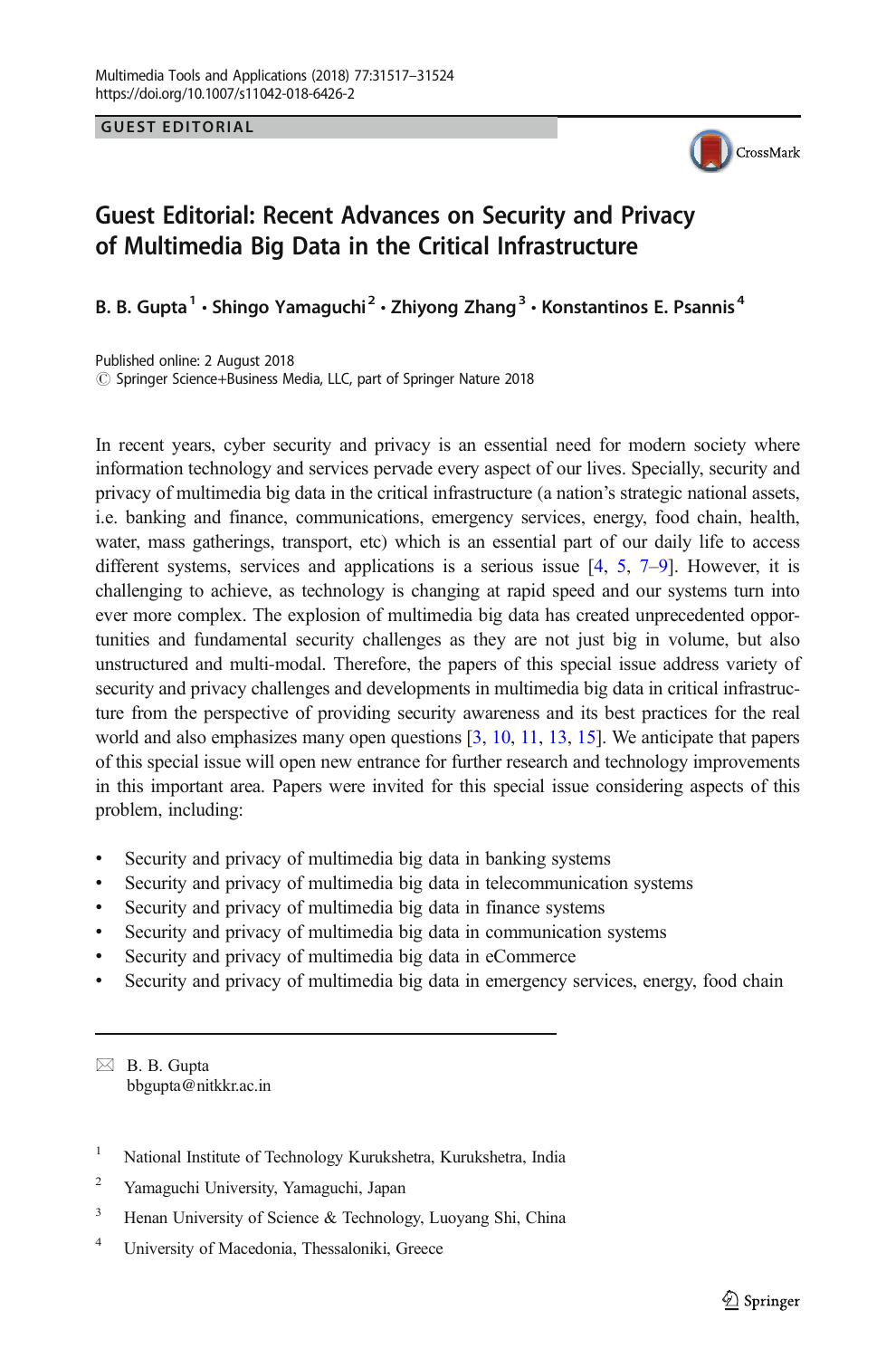- & Security, privacy and forensics of multimedia big data in critical infrastructure
- & Security and privacy of multimedia big data in mobile cloud computing
- & Security and privacy management of big data in Cloud Computing
- & Security and privacy of Industrial control systems
- & Security, privacy and forensics of multimedia big data in stock trade
- & Mobile cloud computing intrusion detection systems
- & Cryptography, authentication, authorisation and usage control for big data in cloud
- Security and privacy of multimedia big data in smartphone devices
- & Security of Mobile, peer-to-peer and pervasive services in clouds
- & Security of big data in Mobile commerce and mobile internet of things
- Security and privacy of multimedia big data in sensor networks
- & Big data-enabling social networks on Clouds
- & Resource management for multimedia big data on Clouds
- & Cryptography, authentication and authorisation for big data in mobile devices
- & Security and privacy of multimedia big Data in Web service
- & Evolutionary algorithms for mining social networks for decision support
- & Artificial neural network and neural system applied to social media and mitigating the privacy risks in critical infrastructure

This special issue contains twenty-two papers focuses on security and privacy challenges and developments in multimedia big data in critical infrastructure and other related areas [\[1,](#page-6-0) [2,](#page-6-0) [6](#page-6-0), [12](#page-7-0), [14,](#page-7-0) [16\]](#page-7-0) which were selected after rigorous review process. The first article entitled, "A multithreaded programming approach for multimedia big data: encryption system" [\(https://doi.](https://doi.org/10.1007/s11042-017-4873-9) [org/10.1007/s11042-017-4873-9](https://doi.org/10.1007/s11042-017-4873-9)) authored by S. Aljawarneh, et al. presents a resourceefficient encryption algorithm system which applies the multithreaded programming process for the encryption of the big multimedia data. This proposed system describes a multi-level encryption model which uses the Feistel Encryption Scheme, genetic algorithms and the Advanced Encryption Standard (AES). Proposed system has been assessed for actual medical-based big multimedia data and compared to the benchmarked encryption algorithms like the RC6, MARS, 3-DES, DES, and Blowfish with regard to the computational run time and its throughput for the encryption and decryption procedures. In addition, the multithreaded programming approach is adopted to implement the proposed encryption system in order to enhance the system efficiency and performance. Furthermore, authors have also compared the proposed system with its sequential version for showing its resource efficiency. The results indicated that proposed system had the least run time and a higher throughput for the encryption and decryption processes in comparison to the already existing standard encryption algorithms. Also, the propsoed system could improve the computation run time by approximately 75% and its throughput was also increased by 4-times in comparison to its sequential version.

The second article entitled, "Privacy preserving security using biometrics in cloud computing" ([https://doi.org/10.1007/s11042-017-4966-5\)](https://doi.org/10.1007/s11042-017-4966-5) authored by, S. Kumar, et al. emphasizes on cloud security and privacy issues and provides the solution using biometric face recognition. Authors propose a biometrics face recognition approach for security and privacy preservation of cloud users during their access to cloud resources. The proposed approach has three steps: (1) acquisition of face images (2) preprocessing and extraction of facial feature (3) recognition of individual using encrypted biometric feature. The experimental results show that the proposed recognition approach can ensure the privacy and security of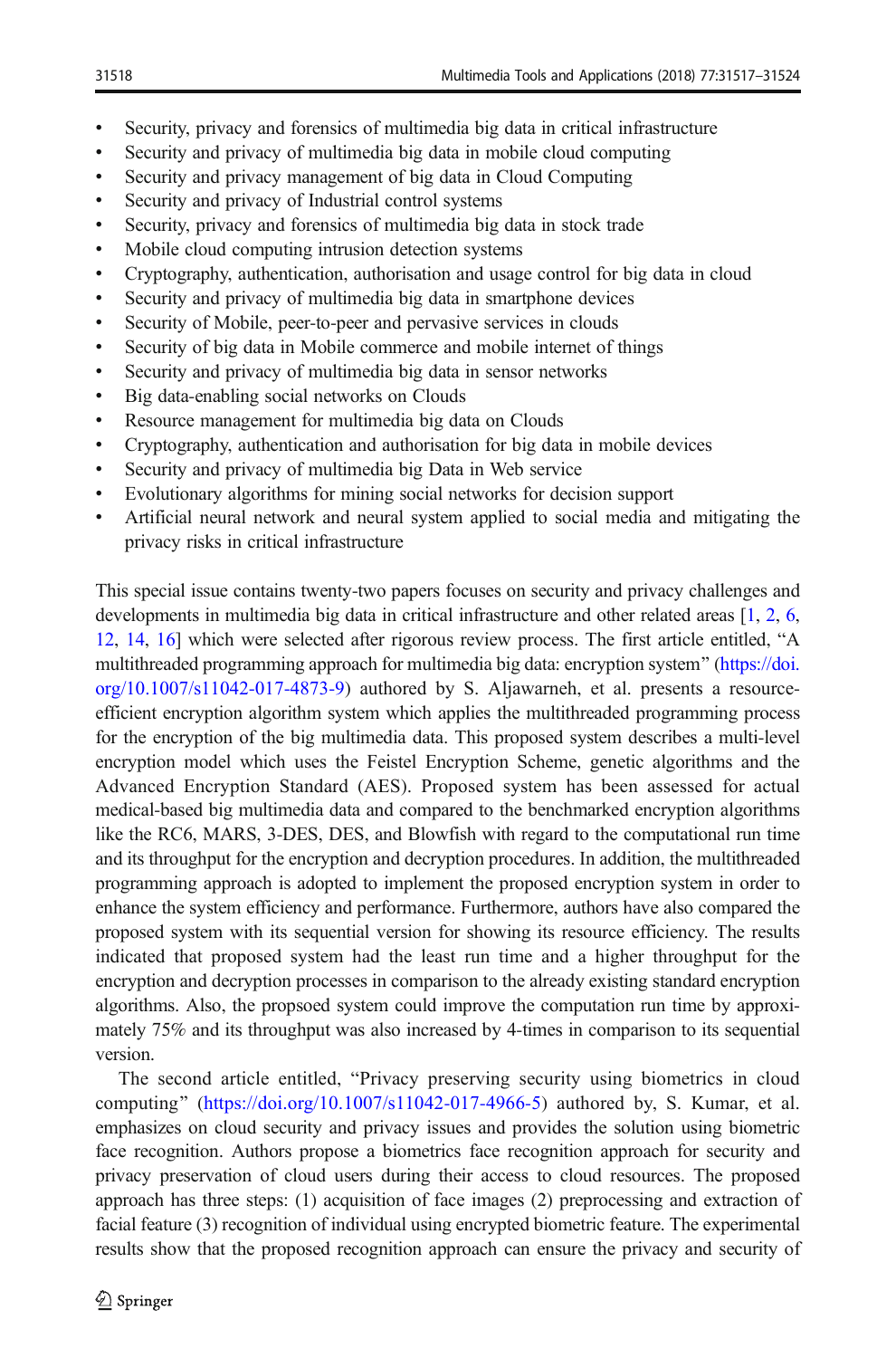biometrics data. The third article entitled, "A robust and efficient bilinear pairing based mutual authentication and session key verification over insecure communication<sup>"</sup> [\(https://doi.](https://doi.org/10.1007/s11042-017-4996-z) [org/10.1007/s11042-017-4996-z\)](https://doi.org/10.1007/s11042-017-4996-z) authored by Ruhul Amin, et al. presents an efficient scheme, which resolves all the existing problems in a pairing based session key agreement with user authentication scheme. The AVISPA simulation results on the propsoed scheme ensured that active and passive attacks are protected. The informal security discussion claims that the scheme resists all kinds of security attacks. Authors have shown that the performance of the proposed scheme is relatively superior in comparison with existing works. As an application area, anyone can execute this protocol in multimedia big data environment for making secure connection between the client and server.

The fourth article entitled, "A secure mutual authenticated key agreement of user with multiple servers for critical systems" [\(https://doi.org/10.1007/s11042-017-5078-y](https://doi.org/10.1007/s11042-017-5078-y)) authored by Azeem Irshad, et al. presents a multi-server authentication protocol that withstands below mentioned drawbacks of existing approaches using lightweight cryptographic operations: 1) free from storage of server-based parameters (public keys or other values) in smart card by registration authority, 2) free from the assumption of publishing of server-based public keys publicly and 3) free from a single secret sharing with all servers so that it could avoid server masquerading (insider) attack. The rationale of the proposed work was to present an efficient RC-Offline MSA scheme. Proposed scheme is also backed by formal security analysis based on GNY logic and automated security verification using ProVerif tool. The fifth article entitled, BProviding security and privacy to huge and vulnerable songs repository using visual cryptography" [\(https://doi.org/10.1007/s11042-017-5240-6](https://doi.org/10.1007/s11042-017-5240-6)) authored by S. Shivani, et al. presents a novel and efficient approach for providing security and privacy to huge and vulnerable songs repository using visual cryptography. Presented approach not only provides confidentiality to the songs but also provides integrity verification with access control to the songs repository. Authors have also removed various basic security constraints of (2, 2) visual cryptography existed in most of the state of art approaches like meaningless pattern of the shares, explicit codebook requirement, contrast loss, lossy recovery, etc. which are eliminated in the proposed approach. The sixth article entitled, "Secure data-exchange protocol in a cloud-based collaborative health care environment" [\(https://doi.org/10.1007/s11042-017-5294-5\)](https://doi.org/10.1007/s11042-017-5294-5) authored by Mehedi Masud, et al. presents a two-phase security protocol that uses pairingbased cryptography in a cloud-based collaborative health care environment. Each cloud computes a secret session key dynamically by computing a pairing in an elliptic curve. Validating the presented protocol, a formal verification proves that the proposed protocol is robust and safe against the masquerade, man-in-the-middle, and replay attacks.

The seventh article entitled, "A code protection scheme by process memory relocation for android devices" [\(https://doi.org/10.1007/s11042-017-5363-9\)](https://doi.org/10.1007/s11042-017-5363-9) authored by Xiaosong Zhang, et al. presents a code protection approach for Android devices which protects certain processes from memory acquisition by process memory relocation. The protected processes are relocated to the special memory area where the kernel is loaded, and thus these processes will be covered when android reboots and attackers cannot recognize which protected programs have been performed on the devices. The experiment results show that the proposed approach disables forensics tools like FROST to obtain these processes and has little impact on the normal operation of the protected program. Compared with the similar methods, the proposed method can protect greater data quantity but it occupies no additional storage resources. The eighth article entitled, "Semantic-integrated software watermarking with tamper-proofing" ([https://doi.org/10.1007/s11042-017-5373-7\)](https://doi.org/10.1007/s11042-017-5373-7) authored by Zhe Chen, et al. presents a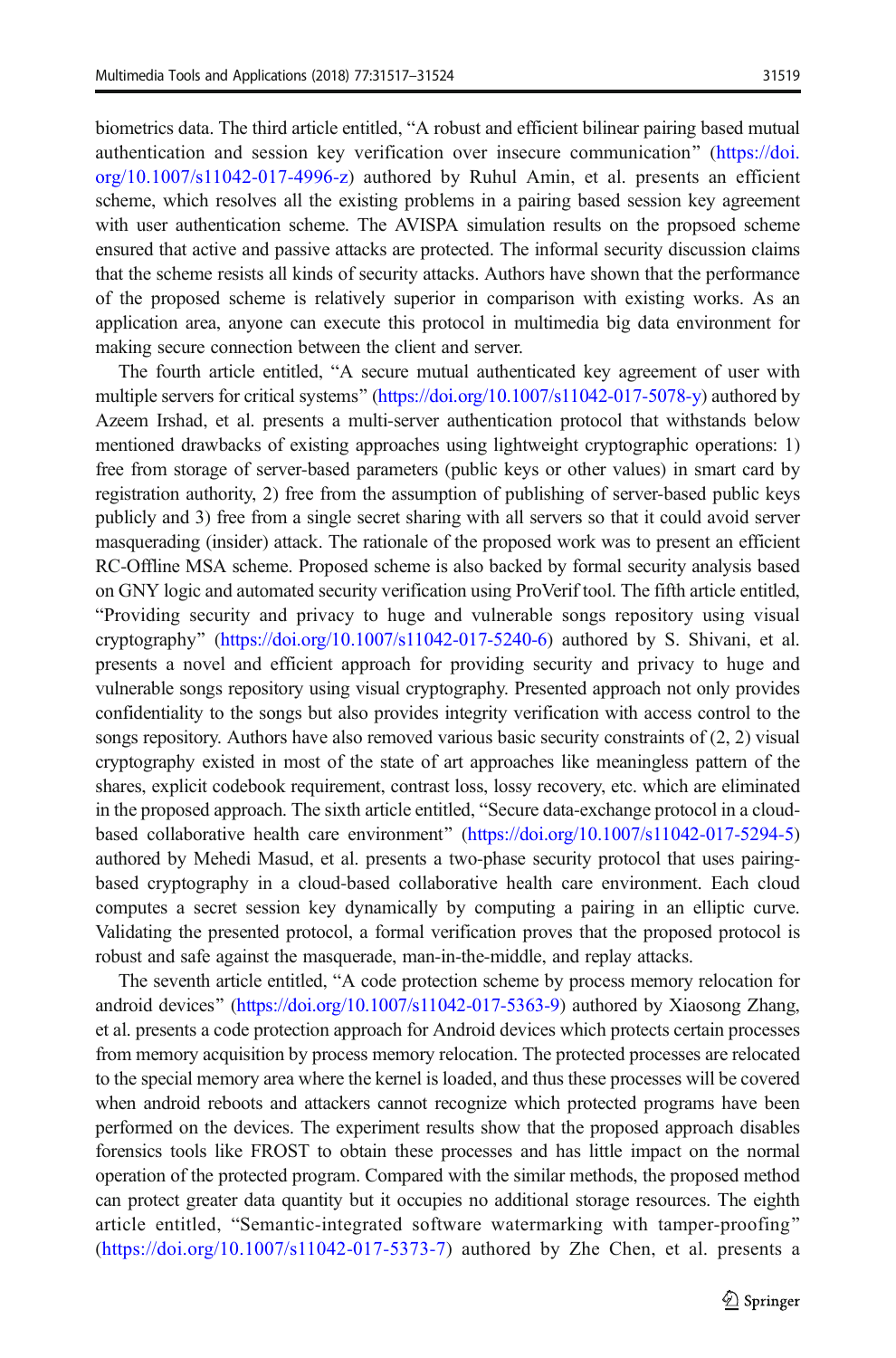semantic-integrated watermarking with tamper-proofing to mitigate such problems. This work chooses neural network as the "integrator" and skillfully integrates the watermarking and tamper-proofing module into program semantics. The difficult of reverse engineering or tampering with watermarked program is equal to extracting the rules from neural networks, which had proven as a NP-hard problem. Authors have mentioned that they have deployed the proposed approach in SPECint-2006 benchmarks to evaluate the overhead, strength and resilience. Experiment results show that their proposed approach could effectively resist the state-of-the-art reverse engineering, and the introduced overhead is acceptable. The ninth article entitled, "User profiling for big social media data using standing ovation model" ([https://doi.org/10.1007/s11042-017-5402-6\)](https://doi.org/10.1007/s11042-017-5402-6) authored by Muhammad Al-Qurishi, et al. presents an integrative solution entailing a combination of the methodological advances within a single framework that could facilitate attribution and differentiate OSN members. Specifically, authors examined peer effects within Twitter and assessed the propensity of members to alter their views on commonly discussed matters based on their exposure to alternative views expressed by respected and influential members. Authors availed of abundant available resources and tracked historical interactions of selected users to create a workable model that captured differences in opinions. The resulting solution enables peer influence within the online environment to be quantified and the level of investment of identified social media users in particular topics to be assessed.

The tenth article entitled, "Running time analysis of the Pareto archived evolution strategy on pseudo-Boolean functions" (<https://doi.org/10.1007/s11042-017-5466-3>) authored by Xue Peng, et al. makes a first step toward studying the rigorous running time analysis for Pareto archived evolution strategy (PAES). Authors show that the PAES outperforms the simple evolutionary multi-objective optimizer (SEMO) on function PATH when the PAES uses a simple mutation operator. However, it cannot find the whole Pareto front with overwhelming probability on the well-studied function LOTZ. Additional experiments show that the experimental results are in agreement with the theoretical results. The eleventh article entitled, "Robust and efficient face recognition via low-rank supported extreme learning machine" (<https://doi.org/10.1007/s11042-017-5475-2>) authored by Tao Lu, et al. presents an efficient three-layered low-rank supported extreme learning machine (LSELM) algorithm for face recognition which improves the recognition performance under complex scenarios with high efficiency. In the first layer, a given probe sample is clustered into certain training subspace as pre-clustering. In the second layer, with this subspace, a low-rank subspace of probe sample as robust feature which is insensitive to disguise, noise, variant expression or illumination will be recovered by low-rank decomposition. Furthermore, these low-rank discriminative features are coded to support training a forward neural network termed LSELM. Experimental results indicate that the proposed approach is on par with some deep-learning based face recognition algorithms on recognition performance but with less time complexity over some popular face datasets e.g., AR, Extend Yale-B, CMU PIE and LFW datasets. In the twelfth article entitled, "Privacy preservation based on clustering perturbation algorithm for social network" (<https://doi.org/10.1007/s11042-017-5502-3>) authored by Fahong Yu, et al., a clustering perturbation algorithm to preserve privacy for social network was proposed considering preservation privacy of vertices properties and community structures simultaneously. The proposed algorithm introduced a strategy of exchanging attributes between vertices with same degree randomly to induce attackers to search for false targets and maintain whole structure of network. Furthermore, a perturbation strategy with tiny influences based on local clustering and modifying edges complementarily was adopted to decrease the risk of privacy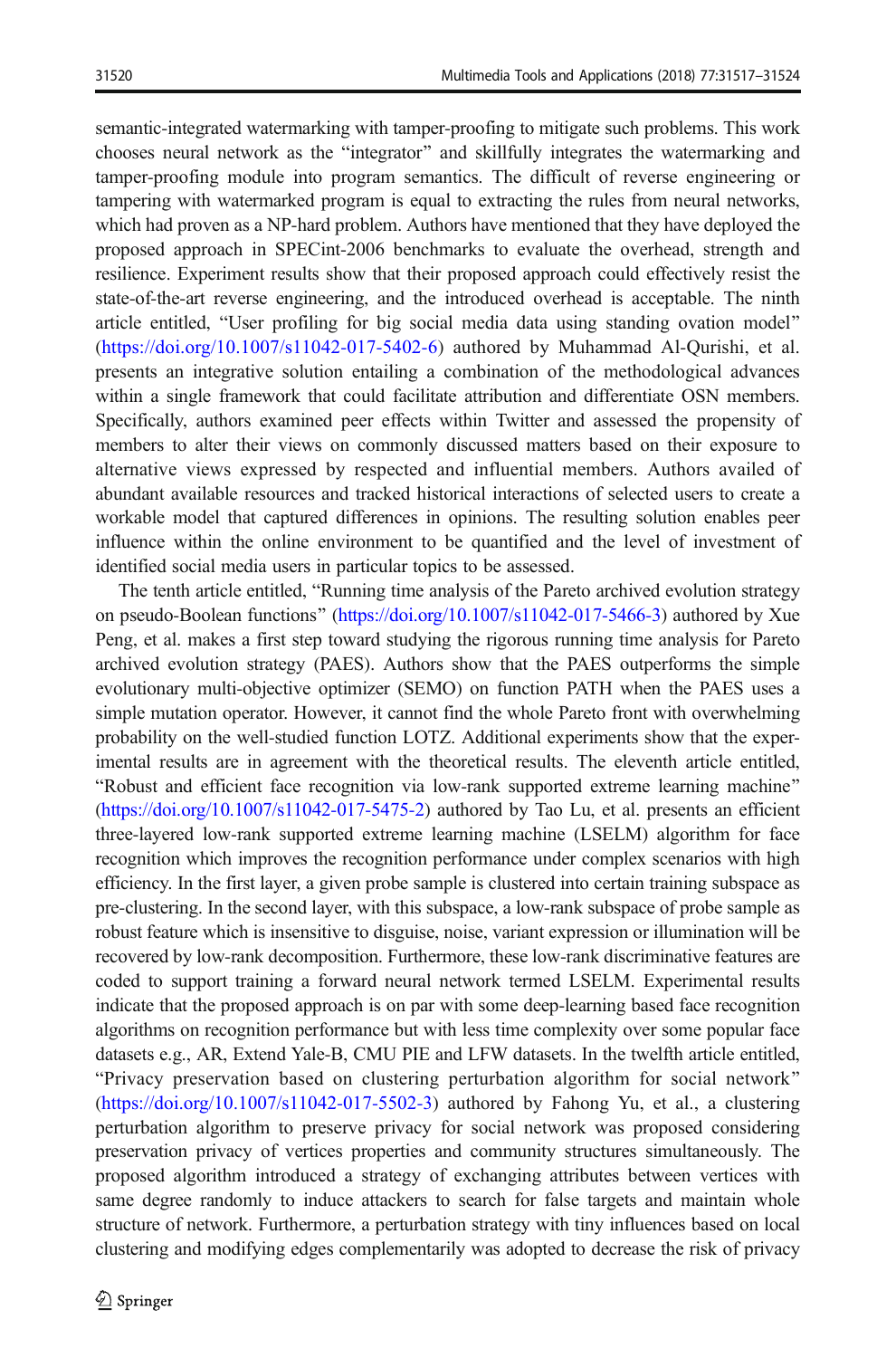disclosure considering minimum loss of network structure and data information. The experimental results showed that the proposed algorithm has more advantages over other existing state-of-the-art approaches in privacy preservation and effectiveness of social network.

The thirteenth article entitled, "A component-driven distributed framework for real-time video dehazing" [\(https://doi.org/10.1007/s11042-017-5518-8](https://doi.org/10.1007/s11042-017-5518-8)) authored by Meihua Wang, et al. presents a new framework, particularly designed for video dehazing, to output coherent results in real time, with two novel techniques. Firstly, authors decompose the dehazing algorithms into three generic components, namely transmission map estimator, atmospheric light estimator and haze-free image generator. They can be simultaneously processed by multiple threads in the distributed system, such that the processing efficiency is optimized by automatic CPU resource allocation based on the workloads. Secondly, a crossframe normalization scheme is proposed to enhance the coherence among consecutive frames, by sharing the parameters of atmospheric light from consecutive frames in the distributed computation platform. The combination of the above three components enables the propsoed framework to generate highly consistent and accurate dehazing results in real-time, by using only 5 PCs connected by Ethernet. The fourteenth article entitled, "An effective information detection method for social big data" [\(https://doi.org/10.1007/s11042-017-5523-y\)](https://doi.org/10.1007/s11042-017-5523-y) authored by Jinrong He, et al. presents a decision graph based outlier detection (DGOD) method for social big data. The DGOD method works by firstly calculating the decision graph score (DGS) for each sample, where the DGS is defined as ratio between discriminant distance and local density, next ranking samples according to their DGS values, and finally, returning samples with top-r largest DGS values as outliers. Experimental results on synthetic and realworld datasets have confirmed its effectiveness on outlier detection problems, and it is a general and effective information detection method, which is robust to data shape and dimensionality. The fifteenth article entitled, "Cryptanalysis of an asymmetric cipher protocol using a matrix decomposition problem: revisited" ([https://doi.org/10.1007/s11042-017-5535-](https://doi.org/10.1007/s11042-017-5535-7) [7](https://doi.org/10.1007/s11042-017-5535-7)) authored by Zhimin Yu, et al. presents an analysis which demonstrates that regardless of whether the private key is weak key or not, the equivalent keys from an associated public key can be solved in a reasonable time by a linear algebra attack. For this purpose, the linear equations with coefficients  $n^2 \times n^2$  are needed to solve. The equation coefficients are much less than the coefficients  $5n^2 \times 2n^2$  in the attack methods of Liu et al. Thus, the proposed attack method is not only more general and but also more efficient.

In the sixteenth article entitled, "Video abstract system based on spatial-temporal neighbor-hood trajectory analysis algorithm" [\(https://doi.org/10.1007/s11042-017-5549-1](https://doi.org/10.1007/s11042-017-5549-1)) authored by Han Huang, et al., a video abstract system based on spatial-temporal neighborhood trajectory analysis algorithm which is mainly used to process surveillance videos is proposed. The algorithm uses the spatial adjacency of foreground targets and tracks the spatial-temporal neighboring moving targets to get their whole trajectories in order to meet the requirement of processing speed and accuracy. The indicators consist of trajectory detection rate, trajectory tracking average continuity and video abstract processing speed are used to evaluate the effectiveness of the system. Authors compare the algorithm with the other three algorithms, and the results show that spatial-temporal neighborhood trajectory analysis algorithm has sufficient trajectory detection rate and processing speed for surveillance video abstraction. The seventeenth article entitled, "A new validity index adapted to fuzzy clustering algorithm" ([https://doi.org/10.1007/s11042-017-5550-](https://doi.org/10.1007/s11042-017-5550-8) [8](https://doi.org/10.1007/s11042-017-5550-8)) authored by Wei Li, et al. presents an improved validity index for the comprehensive weight index, compactness index and separability index. This validity index first determines the relationship between the features of the data points and the data point itself. By defining the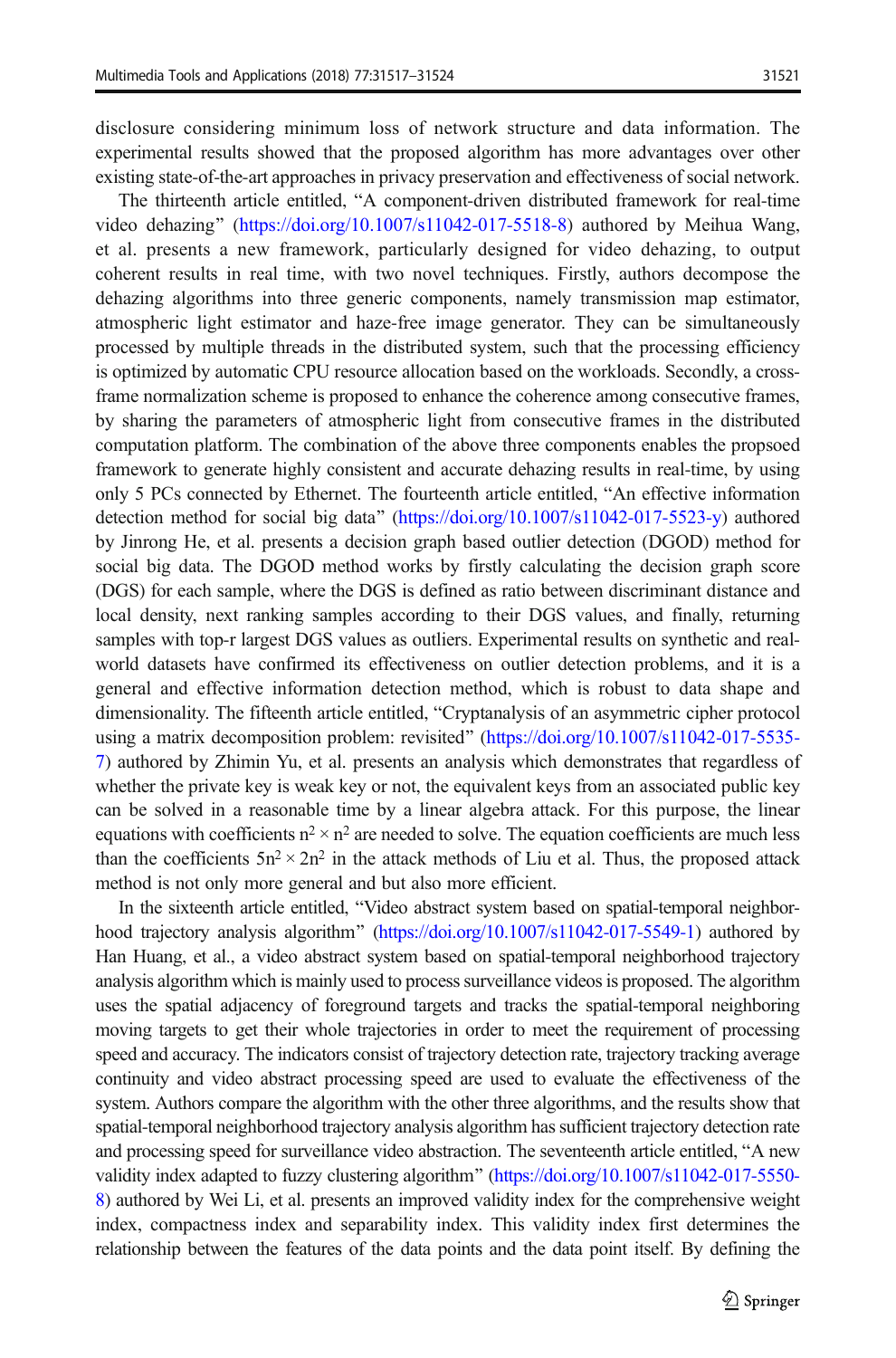new compactness function and the separability function, the weight of each feature in the data set is obtained, and then the validity index is combined with the fuzzy c-means clustering algorithm to effectively determine the number of classes to be processed. The proposed algorithm is tested on two artificial data sets and real data sets; the experimental results demonstrated the advantages of this work in image processing and showed that it can effectively obtain reliable data classification results. The eighteenth article entitled, "Specular reflection removal of ocean surface remote sensing images from UAVs" [\(https://doi.org/10.1007/s11042-017-5551-7\)](https://doi.org/10.1007/s11042-017-5551-7) authored by Shengke Wang, et al. presents a method to remove the specular reflection on the RGB images of ocean surface. The intensity of specular highlight components is much larger than that of diffuse components in the images, simply subtracting the highlight component form the original image will leave a lot of holes. Therefore, the proposed method contains two main steps: highlight regions detection and restoration of those regions. Authors use the method based on the intensity ratio to extract the regions affected by the specular reflection. Then, they use the local information around those highlight regions to restore the intensity of those pixels. The experimental results indicate that the proposed method can effectively remove the specular reflection and keep details of ocean surface images.

The nineteenth article entitled, "Implicit authentication protocol and self-healing key management for WBANs" [\(https://doi.org/10.1007/s11042-017-5559-z](https://doi.org/10.1007/s11042-017-5559-z)) authored by Jian Shen, et al. presents a lightweight implicit authentication protocol based on the Elliptic Curve Qu-Vantone (ECQV) algorithm. Moreover, author take advantage of the bidirectional key chain to design a group key management protocol between the personal digital assistance (PDA) and each of cluster head sensor nodes. The security and performance analysis show that proposed protocol can be performed with perfect forward security and backward security in data communication. In addition, the experimental simulation and theoretic analysis show that the proposed protocol is more suitable for WBANs. The twentieth article entitled, "A hierarchical representation for human action recognition in realistic scenes" [\(https://doi.](https://doi.org/10.1007/s11042-018-5626-0) [org/10.1007/s11042-018-5626-0](https://doi.org/10.1007/s11042-018-5626-0)) authored by Qing Lei, et al. presents two-layer hierarchical codebook learning framework for human action classification in realistic scenes. In the firstlayer action modelling, superpixel GMM model is developed to filter out noise features in STIP extraction resulted from cluttered background, and class-specific learning strategy is employed on the refined STIP feature space to construct compact and descriptive in-class action codebooks. In the second-layer of action representation, LDA-Km learning algorithm is proposed for feature dimensionality reduction and for acquiring more discriminative inter-class action codebook for classification. Authors take advantage of hierarchical framework's representational power and the efficiency of BoF model to boost recognition performance in realistic scenes. In experiments, the performance of the propsoed method is evaluated on four benchmark datasets: KTH, YouTube (UCF11), UCF Sports and Hollywood2. Experimental results show that the proposed approach achieves improved recognition accuracy than the baseline method. Comparisons with state-of-the-art works demonstrates the competitive ability both in recognition performance and time complexity.

The twenty first article entitled, "An improved method for detection of the pedestrian flow based on RFID" ([https://doi.org/10.1007/s11042-017-5303-8\)](https://doi.org/10.1007/s11042-017-5303-8) authored by Yuanyuan Fan, et al. presents a method of crowd flow detecting based on RFID by analyzing the factors affecting the RFID link state. The system composed of the RFID tag arrays and the reader which detects the pedestrian flow according to the counts and the RSSI value of reading RFID tag arrays. With the evaluation in different scenarios, the coverage and moving status of the crowd can be verified. The twenty second article entitled, "Containerized resource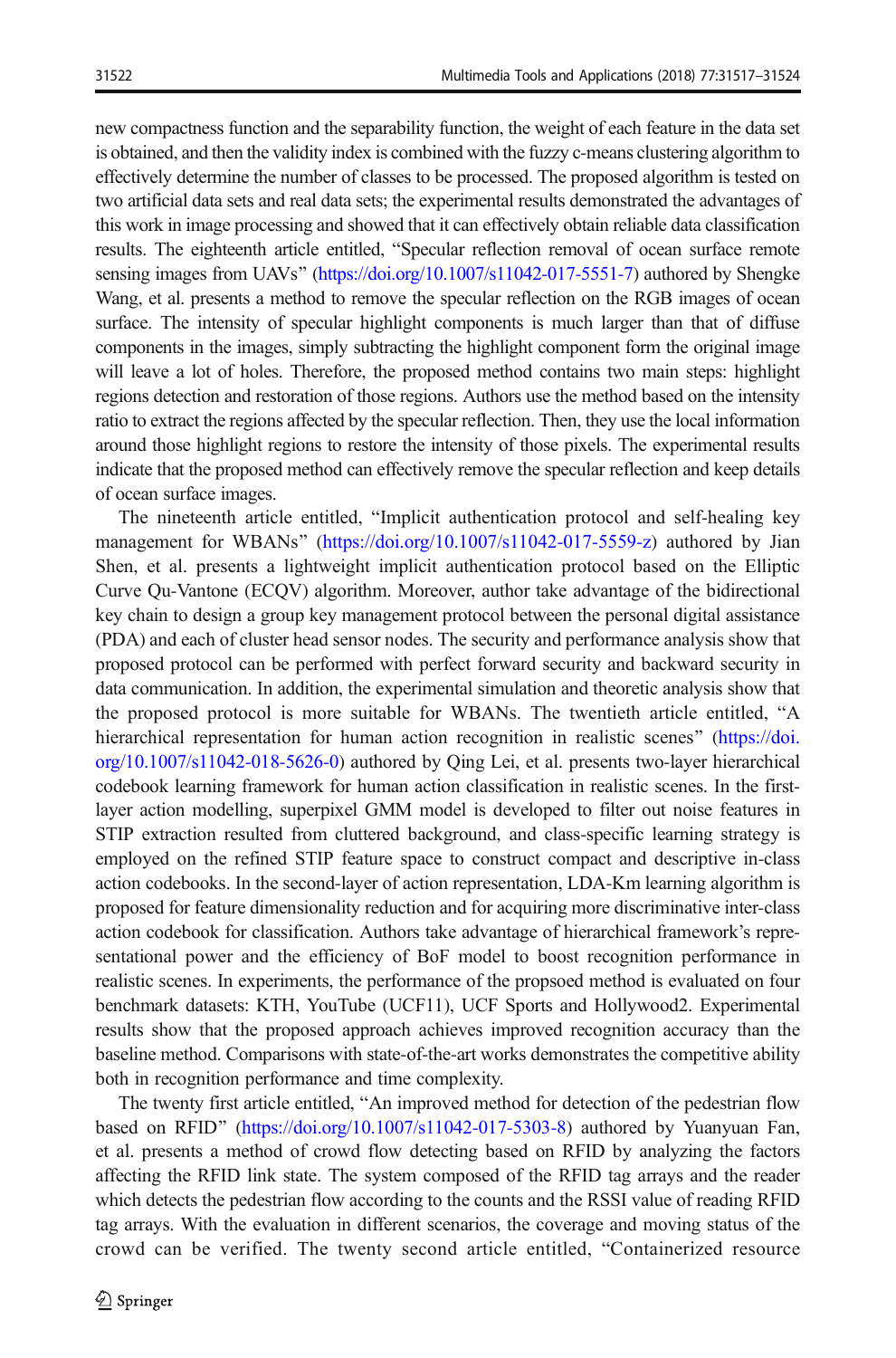<span id="page-6-0"></span>provisioning framework for multimedia big data application" ( $\frac{h \text{ttps}}{h \text{ttps}}$ .//doi.org/10.1007/s11042-[017-5366-6\)](https://doi.org/10.1007/s11042-017-5366-6) authored by Ye Tao, et al. presents fuzzy-logic-based approaches to simplify the user preferences representation and automate the processes of container environment setup. By using fuzzy inference techniques, the approach allows users to define non-quantifiable factors and policies to represent their preferences, and automatically converts the vague requirements to numeric parameters and runtime deployment. Compared to classical methods, the proposed approach presents only the information relevant to user's requirements and preferences. The validation results show that with appropriate customization steps and natural interfaces, user preferences can be reflected effectively in the final configurations of containers. Furthermore, a fuzzy-logic-based schedule algorithm for global container resource allocation is also proposed, and the effectiveness of the provisioning policies are validated by sample use cases. The twenty third article entitled, "Big network traffic data visualization" ([https://doi.org/10.1007](https://doi.org/10.1007/s11042-017-5495-y)  $\sqrt{\frac{s11042-017-5495-v}}$  authored by Zichan Ruan, et al. presents a novel and effective method for visualizing network traffic data with statistical features of high dimensions. Authors combine Principal Component Analysis (PCA) and Mutidimensional Scaling (MDS) to effectively reduce dimensionality and use colormap for enhance visual quality for human beings. Authors obtain high quality images on a real-world network traffic dataset named 'ISP'. Comparing with the popular t-SNE method, proposed visualization method is more flexible and scalable for plotting network traffic data which may require to preserve multidimensional information and relationship. Plots also demonstrate the capability of handling a large amount of data. Using the propsoed method, the readers will be able to visualize their network traffic data as an alternative method of t-SNE.

We would like to express our special thanks to Prof. Borko Furht, the Editor-in-Chief of Multimedia Tools and Applications (MTAP) for his great support and efforts throughout the whole publication process of this special issue. Moreover, this special issue is due to the encouragement of MTAP Editorial office for their continuous support to publish this special issue. Many individuals have contributed toward the success of this issue. Special thanks are due to dedicated reviewers who found time from their busy schedule to review the articles submitted in this special issue. In addition, we are also grateful to all the authors for submitting and improving their papers.

**Publisher's Note** Springer Nature remains neutral with regard to jurisdictional claims in published maps and institutional affiliations.

## References

- 1. Adat V et al (2017) Security in internet of things: issues, challenges, taxonomy, and architecture. Telecommun Syst 1–19
- 2. Bhuiyan MZA, Wu J, Wang G, Cao J (2016) Sensing and decision-making in cyber-physical systems: the case of structural health monitoring. IEEE Trans Ind Inf 12(6):2103–2114
- 3. Gao C-z, Cheng Q, He P, Susilo W, Li J (2018) Privacy-preserving naive Bayes classifiers secure against the substitution-then-comparison attack. Inf Sci. <https://doi.org/10.1016/j.ins.2018.02.058>
- 4. Gupta BB, Akhtar T (2017) A survey on smart power grid: frameworks, tools, security issues, and solutions. Ann Telecommun 72(9-10):517–549
- 5. Gupta BB, Agrawal DP, Yamaguchi S (2016) Handbook of research on modern cryptographic solutions for computer and cyber security. IGI Global Publisher, USA
- 6. Ibtihal M, Hassan N (2017) Homomorphic encryption as a service for outsourced images in mobile cloud computing environment. Int J Cloud Appl Comput (IJCAC) 7(2):27–40